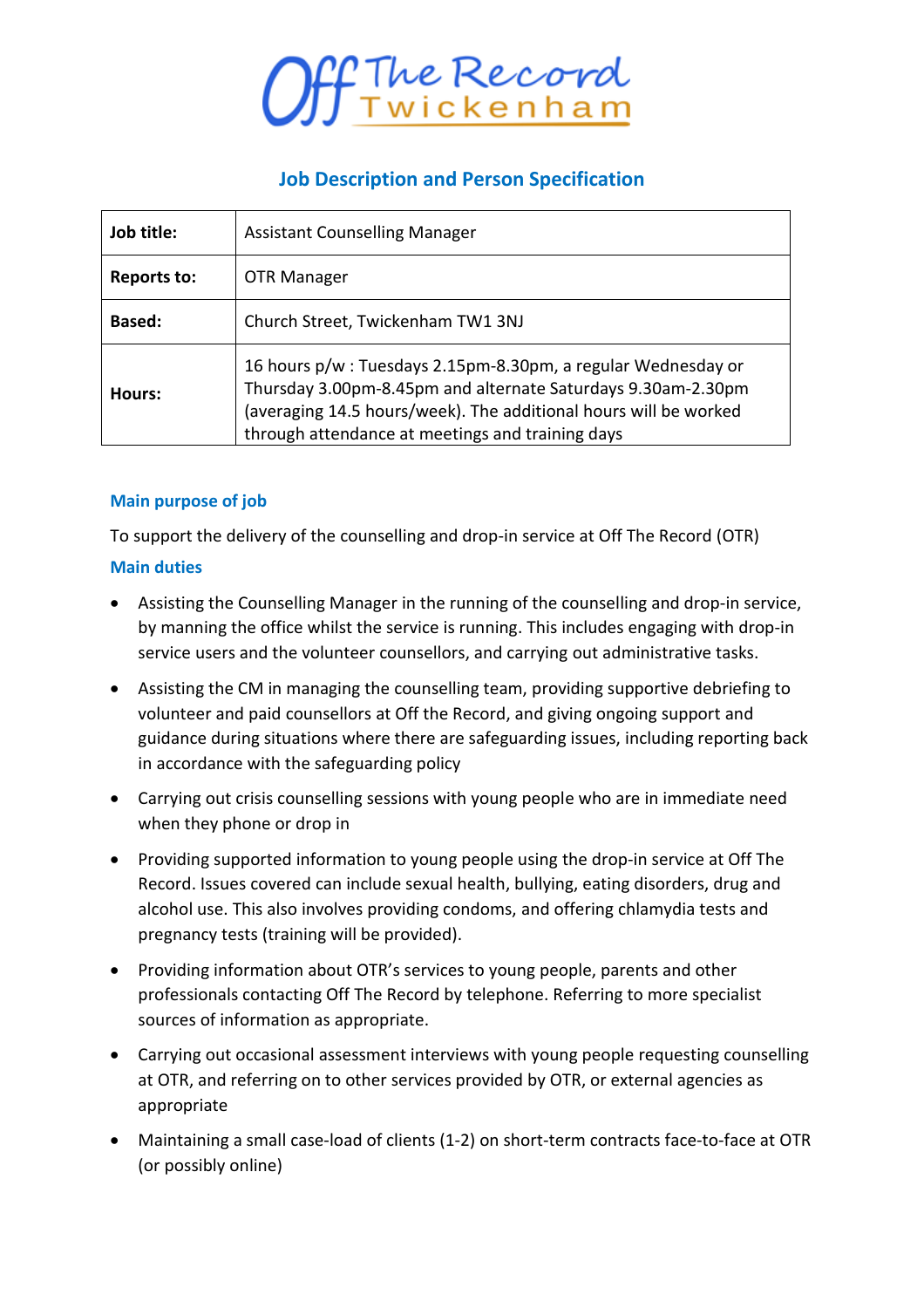- Sourcing and booking external trainers to provide an on-going high-quality training programme for counsellors through regular team meetings and training days to ensure that counsellors receive Continuous Professional Development and are established members of the OTR team
- Sharing responsibility for the advertising, recruitment and training of all counsellors, including delivering ad hoc induction training as needed
- Assisting the Manager in providing formal line-management to the counsellors, voluntary or paid
- Ensuring that working practices of the counselling team (both paid and voluntary) at all time meet the highest ethical standards, which include following and implementing safeguarding policies and procedures
- Overseeing OTR's counsellors to ensure they accurately record information on OTR's CORE outcomes monitoring database and follow all other administrative processes
- Attending all relevant team meetings including Counselling Team meetings (6-8 a year), Supervisors' meetings (3-4 a year), counsellor training days (3-4 Saturdays)

## **Additional General Duties may include**

- Carrying out general administrative tasks (along with the Manager and Administrator) which support the day-to-day running of the office
- Supporting the Administrator by making appointments for counselling sessions, and informing counsellors of any cancellations
- Assisting with all record-keeping, monitoring and evaluation of OTR's services through maintenance of accurate statistics and other records of work undertaken
- Assisting the Manager in ensuring that all information materials for young people (including web-based) are up-to-date, accessible and relevant
- Ensuring that the service is regularly publicised amongst young people and other bodies, including through occasional outreach work in schools/colleges or at other venues
- Supporting the Manager to report back to funders in regard to counselling service outputs and outcomes
- Supporting good team relations within the charity by attending other relevant meetings and events such as OTR's AGM, strategy days, fundraising events, or borough partnership meetings
- Attending training courses, including regular safeguarding training, and attending monthly external management/clinical supervision
- Supporting the Manager with running a young people's advisory group (YPAG)
- Undertaking all work in accordance with agency policies and the BACP's Ethical guidelines
- Carrying out other tasks, not listed here but deemed necessary and in the best interests of OTR.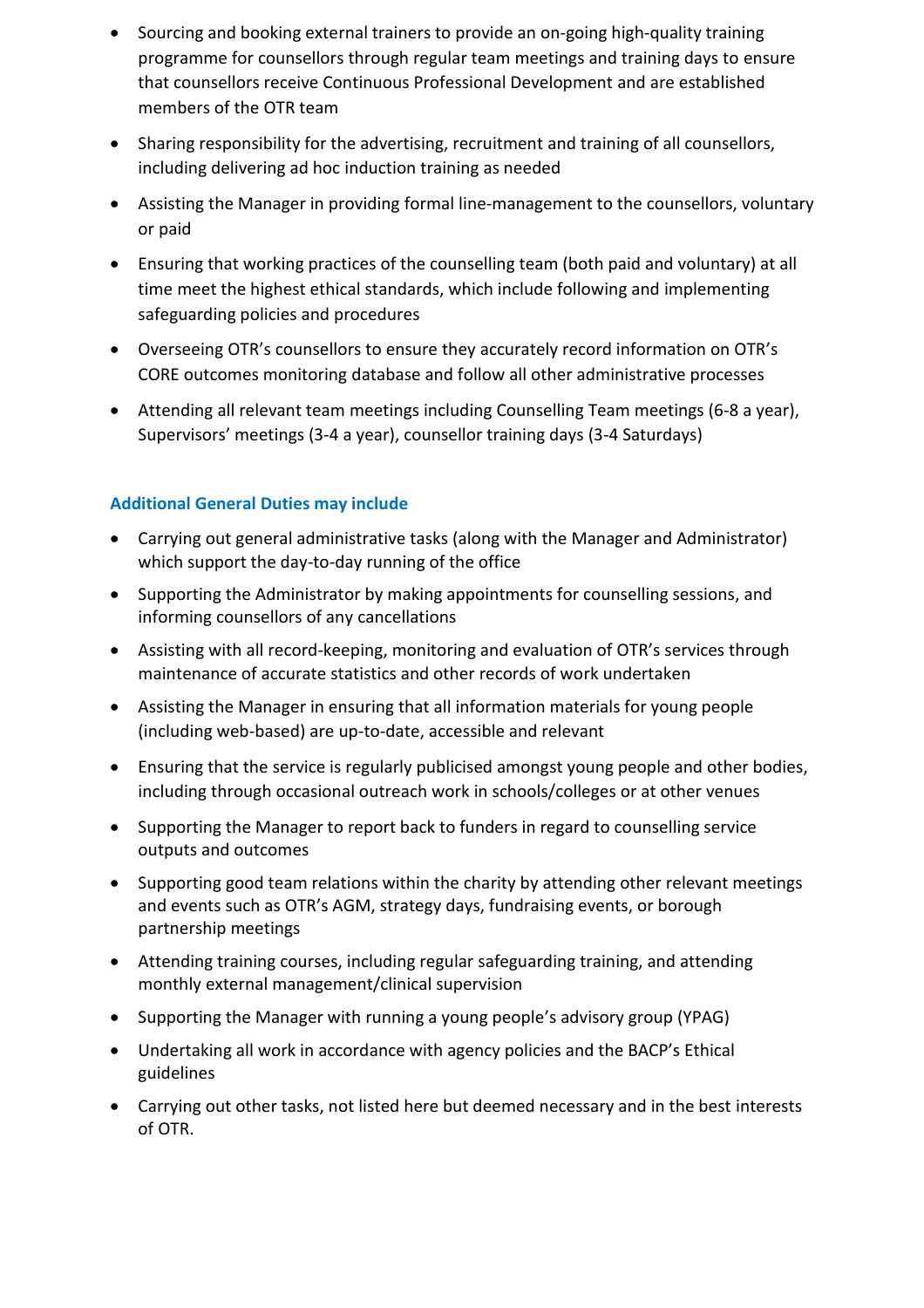# **Working Conditions**

Ability to work 2 regular evenings and alternate Saturday mornings. Ability to work additional paid hours to cover trainings, evening team meetings, outreach work and other ad hoc duties. This is an office-based post.

### **Salary**

£33,696 p.a. pro rata (£14,976 for 16 hr/wk)

#### **Direct Reports**

N/A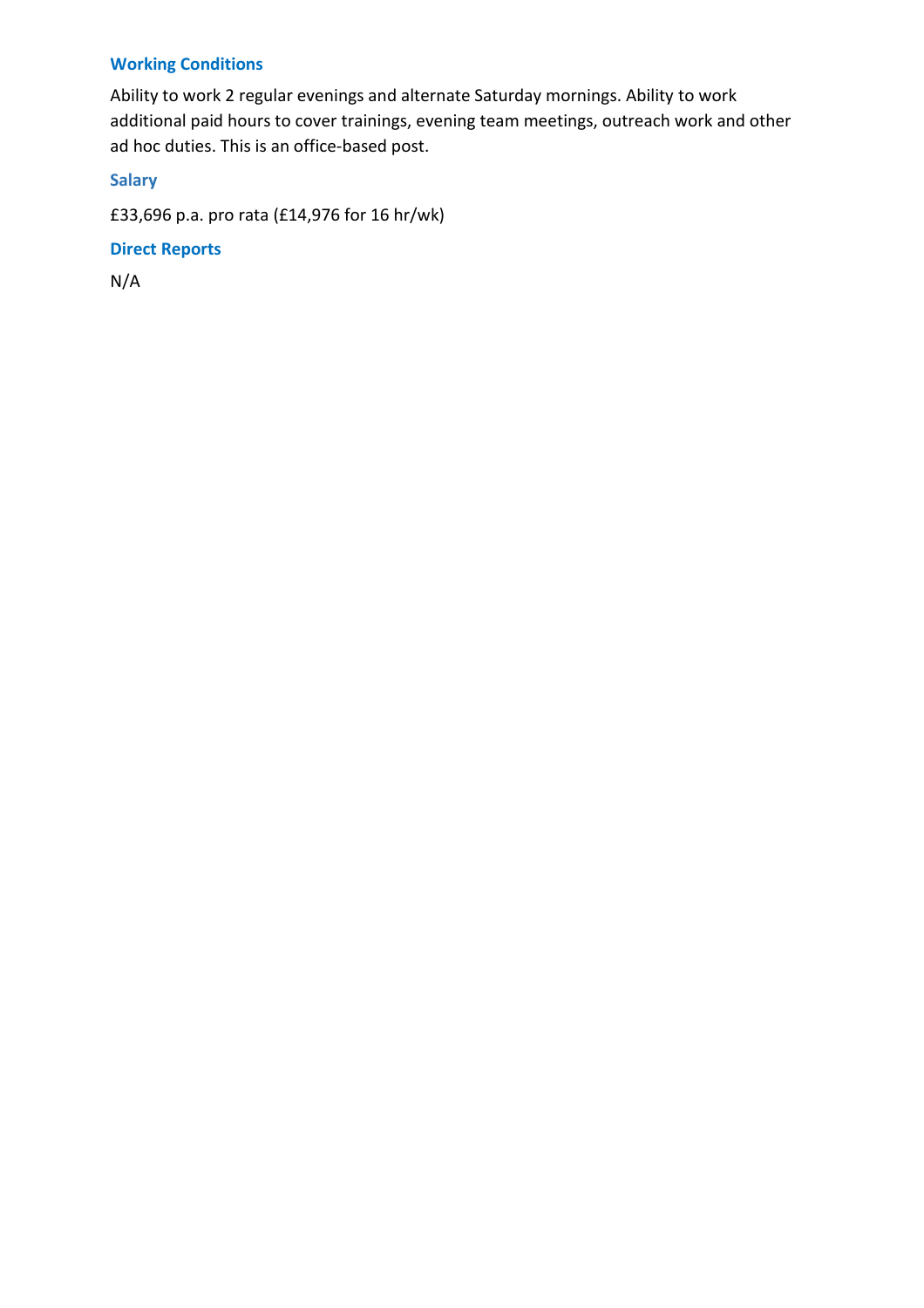| <b>PERSON SPECIFICATION</b>                       |                                                                                                                                                                                                                                                       |                                                                                  |  |  |
|---------------------------------------------------|-------------------------------------------------------------------------------------------------------------------------------------------------------------------------------------------------------------------------------------------------------|----------------------------------------------------------------------------------|--|--|
| <b>Criteria</b>                                   | <b>Essential</b>                                                                                                                                                                                                                                      | <b>Desirable</b>                                                                 |  |  |
| <b>SKILLS AND</b><br><b>ABILITIES</b>             | Excellent listening and interpersonal skills<br>Ability to develop positive relationships with young<br>people<br>Able to communicate clearly and non-judgmentally                                                                                    | Ability to present<br>written information<br>in a structured and<br>balanced way |  |  |
|                                                   | with a calm and professional working manner                                                                                                                                                                                                           | appropriate to the<br>needs of the reader.                                       |  |  |
|                                                   | Ability to relate well with colleagues and the<br>general public                                                                                                                                                                                      | Ability to manage                                                                |  |  |
|                                                   | Act with clear boundaries and confidential working<br>practices                                                                                                                                                                                       | projects to meet<br>targets and<br>deadlines                                     |  |  |
|                                                   | Able to multi-task and think on your feet whilst<br>managing conflicting demands                                                                                                                                                                      |                                                                                  |  |  |
|                                                   | Show tact, discretion and judgement                                                                                                                                                                                                                   |                                                                                  |  |  |
|                                                   | Excellent written skills                                                                                                                                                                                                                              |                                                                                  |  |  |
|                                                   | Ability to work autonomously as well as part of a<br>team                                                                                                                                                                                             |                                                                                  |  |  |
|                                                   | Good understanding of MS Office platforms,<br>including Excel and Word                                                                                                                                                                                |                                                                                  |  |  |
| <b>KNOWLEDGE</b>                                  | Professional counselling qualification to diploma<br>level (level 5 minimum)                                                                                                                                                                          | <b>Educated to Degree</b><br>Level                                               |  |  |
| <b>EXPERIENCE</b>                                 | At least 4 years' counselling experience, 2 years of<br>which must have been with young people                                                                                                                                                        | Knowledge of<br>evaluation and                                                   |  |  |
|                                                   | Good understanding of counselling supervision,<br>familiarity with a range of humanistic approaches<br>in counselling and understanding of professional<br>boundaries and confidentiality in line with agency<br>policies and BACP Ethical Guidelines | monitoring systems<br>Some experience of<br>the voluntary sector                 |  |  |
|                                                   | Experience of responding to counselling practice<br>dilemmas in accordance with agency policies and<br><b>BACP Ethical Guidelines</b>                                                                                                                 | Experience of<br>supporting<br>volunteers                                        |  |  |
|                                                   | Experience of working with young people,<br>specifically 11-24 year olds                                                                                                                                                                              | Experience of<br>training counsellors                                            |  |  |
|                                                   | <b>Experience of Personal Therapy</b>                                                                                                                                                                                                                 |                                                                                  |  |  |
| PERSONAL<br><b>ATTRIBUTES</b><br><b>AND OTHER</b> | Willing to travel to other sites and to attend<br>meetings                                                                                                                                                                                            |                                                                                  |  |  |